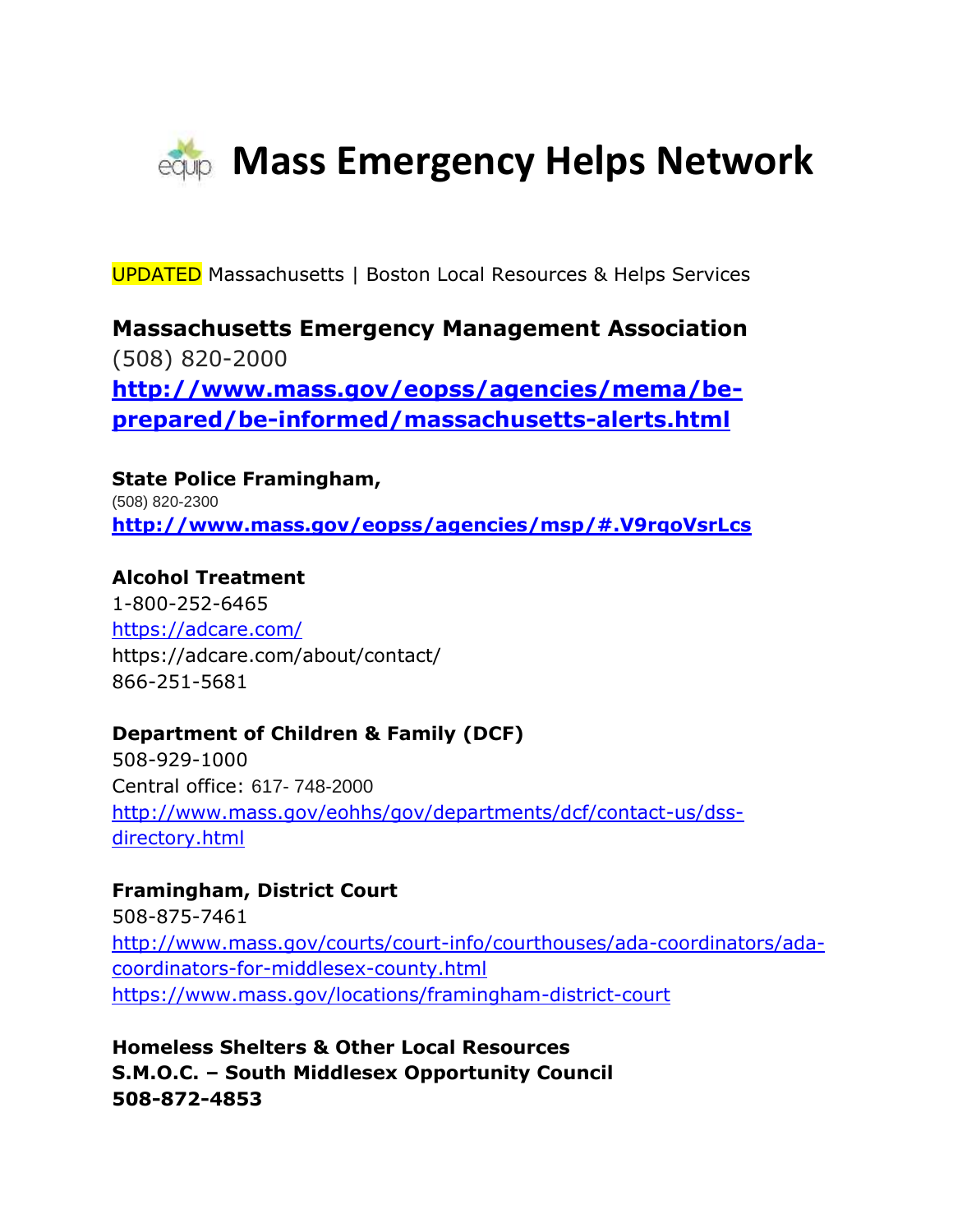## <http://smoc.org/>

### **Human Trafficking**

Commercial Sexual Exploitation Amirah House - Boston 781-462-1758 <https://www.amirahinc.org/>

#### **Immigration Services**

Greater Boston Legal Services 1-800-323-3205 <https://www.gbls.org/our-work/immigration>

**Immigration - Catholic Charities Refugee Services** 617-464-8500 <http://www.ccab.org/?q=refugee-services>

## **HIV Hotline**

1-800-235-2331 TTY/TDD: 617-437-1672 <http://hab.hrsa.gov/gethelp/statehotlines.html>

#### **Legal Services and Resources**

Metrowest Legal Services 508-620-1830 | 1-800-696-1501 <http://www.mwlegal.org/>

## **Massachusetts' Children Advocacy Centers**

Worcester County (Sexual Abuse I. Center) Team and Child Abuse 508-792-0214 [http://www.mass.gov/eohhs/gov/departments/dph/programs/community](http://www.mass.gov/eohhs/gov/departments/dph/programs/community-health/dvip/violence/sane/pediatric/pediatric-sane-contact-list.html)[health/dvip/violence/sane/pediatric/pediatric-sane-contact-list.html](http://www.mass.gov/eohhs/gov/departments/dph/programs/community-health/dvip/violence/sane/pediatric/pediatric-sane-contact-list.html)

# **Sex Offender Registry Board** 1-800-936-3426 617-482-2520 x2139 https://www.cominghomedirectory.org/contact/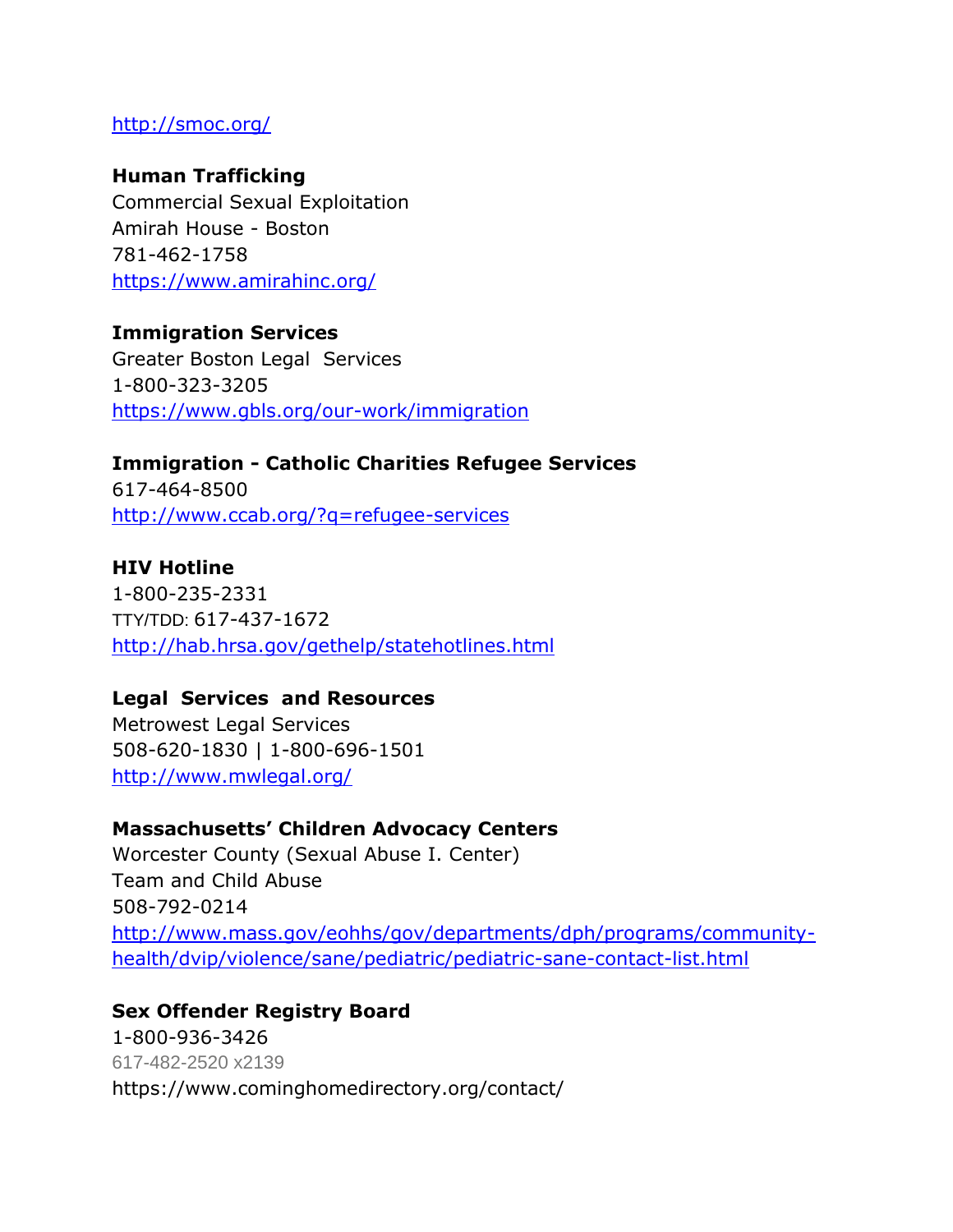https://www.cominghomedirectory.org/coming-home-category/sexoffenders/

## **Shelter Safelink 24 Hour Hotline**

877-785-2020 Boston #: ([617\) 521-0100](tel:1-617-521-0100) 877-521-2601 (TTY) https://casamyrna.org/

**S.M.O.C. Individual, Family Counseling (Marlborough) Behavioral Health Services** 508-480-0092 [https://www.rehab.com/south-middlesex-opportunity-council-behavioral](https://www.rehab.com/south-middlesex-opportunity-council-behavioral-healthcare/5993181-r)[healthcare/5993181-r](https://www.rehab.com/south-middlesex-opportunity-council-behavioral-healthcare/5993181-r)

**Narcotics Anonymous** 866-624-3578 <http://www.nerna.org/pages/contact-us>

## **Psychiatric Emergency**

Advocates, Inc. 860-882-0236 https://namict.org/find-support/crisis-resources/

# **Sexual Assault and Domestic Violence Hotline**

Voices Against Violence - Framingham 508-626-8686 | 1-800-593-1125 <http://www.smoc.org/voices-against-violence.php>

# **Suicide Prevention**

Call to Talk 508-532-2255 TEXT C2T to 741741 1-800-273-TALK (1-800-273-8255) Framingham: <http://www.uwotc.org/call2talk> <https://suicidepreventionlifeline.org/>

**The Samaritans (Suicide Prevention) [\(877\) 870-4673](tel:8778704673) | Call or Text 24/7** <http://samaritanshope.org/>